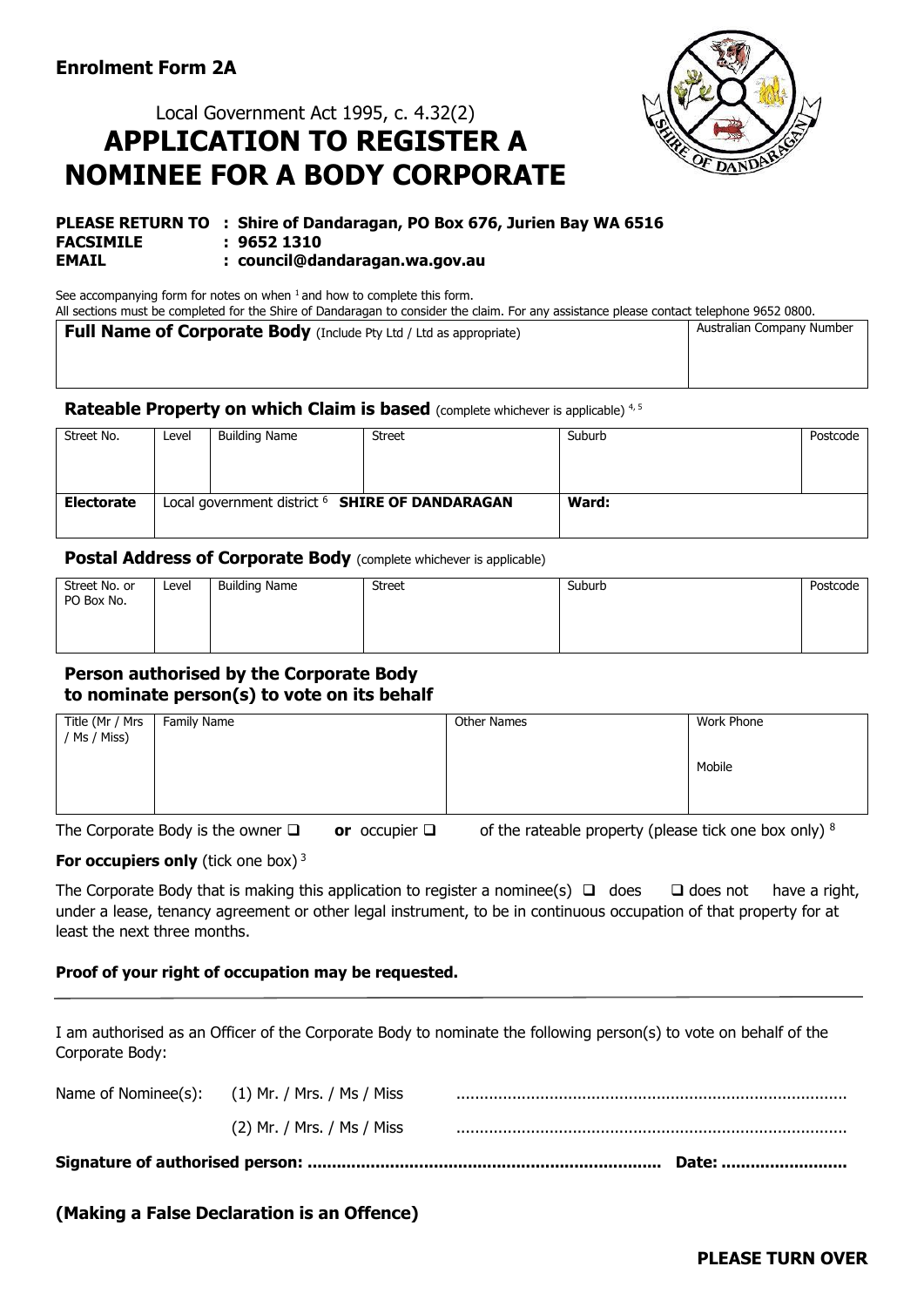## **First Nominee <sup>2</sup>**

| - --- - - - - - - - - - - - - |             |             |               |                                |  |
|-------------------------------|-------------|-------------|---------------|--------------------------------|--|
| Title                         | Family Name | Other Names | Date of Birth | <b>CONTACT NUMBERS</b><br>Home |  |
|                               |             |             |               | Work                           |  |

## **Postal Address**

| Street No. or<br>PO Box No. | Level | <b>Building Name</b> | Street | Suburb | Mobile |
|-----------------------------|-------|----------------------|--------|--------|--------|
|                             |       |                      |        |        | Email  |
|                             |       |                      |        |        |        |

## **Entitlement to be enrolled (tick one box)**

| I am | On the State or Commonwealth Electoral roll for a residence outside the electorate.<br>My address on that roll is:                                                |
|------|-------------------------------------------------------------------------------------------------------------------------------------------------------------------|
| or   | Not on the State or Commonwealth Electoral Roll but I am qualified as an Elector under Clause 12 of<br>Schedule 9.3 of the Local Government Act 1995 <sup>7</sup> |

## **Claim and Declaration (Making a False Declaration is an Offence)**

I claim eligibility to have my name included on the Shire of Dandaragan Owners and Occupiers Roll as a corporate nominee and I declare that all of the details set out above are true and correct.

## **Signature of authorised person: ......................................................................... Date: .........................**

## **Second Nominee <sup>2</sup>**

| Title | Family Name | Other Names | Date of Birth | <b>CONTACT NUMBERS</b><br>Home |
|-------|-------------|-------------|---------------|--------------------------------|
|       |             |             |               | Work                           |

## **Postal Address**

| Street No. or<br>PO Box No. | Level | <b>Building Name</b> | <b>Street</b> | Suburb | Mobile |
|-----------------------------|-------|----------------------|---------------|--------|--------|
|                             |       |                      |               |        | Email  |
|                             |       |                      |               |        |        |

## **Entitlement to be enrolled (tick one box)**

I am ❑ On the State or Commonwealth Electoral roll for a residence outside the electorate. My address on that roll is: ....................................................................................................... or ❑ Not on the State or Commonwealth Electoral Roll but I am qualified as an Elector under Clause 12 of Schedule 9.3 of the Local Government Act 1995 <sup>7</sup>

## **Claim and Declaration (Making a False Declaration is an Offence)**

I claim eligibility to have my name included on the Shire of Dandaragan Owners and Occupiers Roll as a corporate nominee and I declare that all of the details set out above are true and correct.

**Signature of authorised person: ......................................................................... Date: .........................**